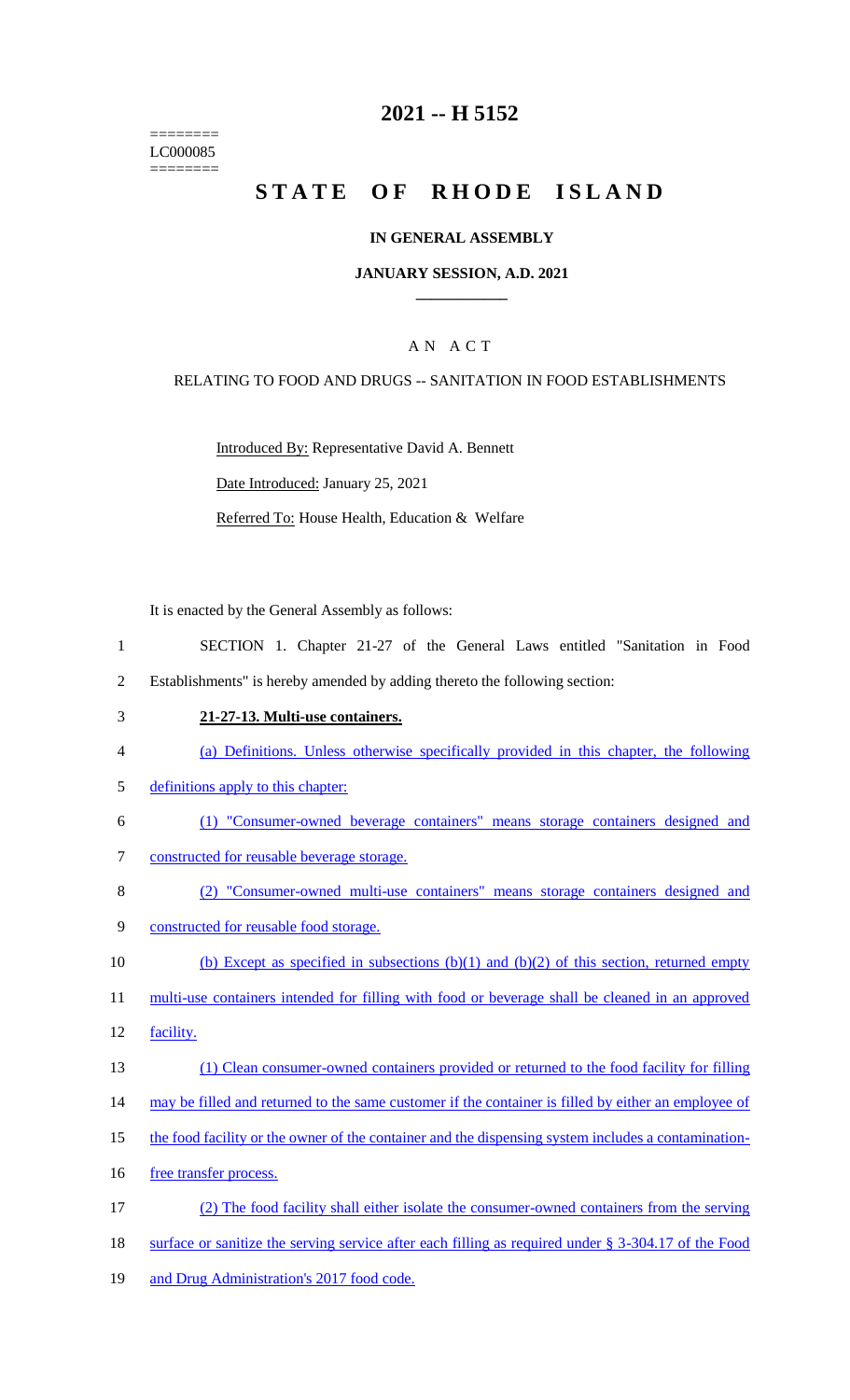- 1 (c) The food facility shall prepare, maintain, and adhere to written procedures to prevent
- 2 cross-contamination, such as described in § 3-304.17 of the Food and Drug Administration's 2017
- 3 food code. The food facility shall make the written procedures available to the enforcement agency
- 4 upon request or at the time of inspection.
- 5 (d) Consumer-owned containers that are not food specific may be filled at water vending
- 6 machines or systems and with beverages that are not potentially hazardous such as those that are
- 7 time or temperature controlled for safety.
- 8 (e) No food facility shall be held liable for food safety related issues associated with the
- 9 use of consumer multi-use containers, unless there is a showing of gross negligence on the part of
- 10 the food facility in failing to adhere to the food safety standards set forth above and in the Food and
- 11 Drug Administration's 2017 food code.
- 12 SECTION 2. This act shall take effect upon passage.

======== LC000085 ========